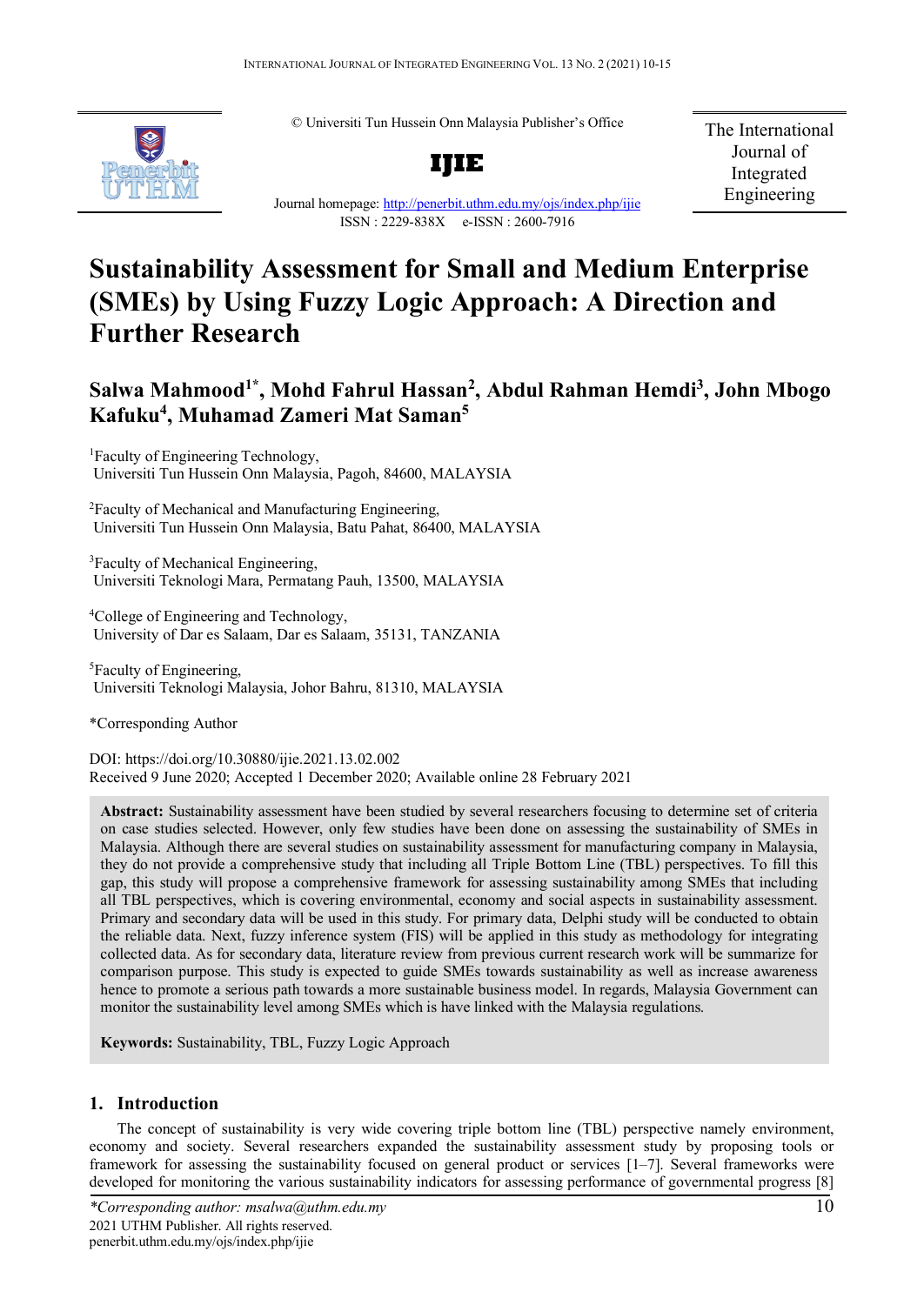and process industry [9-11]. There are studies focus on sustainability assessment for SMEs focusing IN Regional Australia [11,12], and Region on Central Europe [13, 14]. However, optimal decision can only be made when all TBL aspects are all considered in one model [15].

Previous study on sustainability assessment of SMEs in regions of Central Europe [14]. They presented an approach for assessing the sustainability of SMEs, together with resulting normalized quantitative indicators. The tool presented enables the evaluation of energy and environmental performance of SMEs. According to study on 2013, appropriate ICT tools for assessing energy efficiency in SMEs is needed for widely used. However, this research lack of another two important sustainability criteria which is, economy and social aspects [16]. In Australia, SMEs are playing an ever-increasing role in the national and regional economy. Australia Bureau of Statistic in 2011 stated that Australian small firms constitute 95% of all businesses in services and industry in Australia [17]. Hence it is obviously shows that the potential environmental and social impacts of the small firms should not be underestimate. A previous study on sustainability assessment for SMEs by developing a framework of analysis. The framework developed takes into consideration the internal and external factors for matching with sustainability principle in Australia [18]. Here, the sustainability principle is not referring to TBL aspects. However, this study focusing more on internal factors such performance, employees and managers and external factors such government, customers and stakeholders, which is reflects more to social-sustainability (one of the TBL aspects).

Although there are some studies on indicator development for SMEs such as development of environmental to assess the environmental performance of SMEs, but performance assessment perspectives considering all TBLs aspect is still missing [19,20]. In Malaysia, little study had been done on sustainability assessment for SMEs [21], most of the previous researchers focus on certain manufacturing company [22]. This study is an attempt to full fill these research gap by developing a comprehensive framework for assessing the sustainability considering all TBLs aspects by using Artificial Intelligence (AI) system.

#### **2. Literature Review**

The theory of sustainability assessment is largely discussed by scientists. Sustainability assessment is defined as a process of evaluating the implications of an initiative on sustainability [23]. In this case, initiative can be described as a proposed activity, plan, program, or system. Assessment of sustainability could potentially be applied in a range of different conditions or circumstances. Sustainability assessment reveals that sustainability is a social state with a particular characteristic or condition, which is defined by sustainability parameters. However, determining parameters depends on different conditions, such as types of case studies, to obtain satisfactory results.The most important criteria discussed entirely in this study are the three pillars of sustainability assessment known as TBL. The TBL approach for sustainability assessment is wide. The three pillars consist of environmental, social, and economic criteria. However, conflicts arise among the three pillars of sustainability assessment. The conflict concerns the integration of all the criteria mentioned. According to previous research work, sustainability assessment deals with life cycle sustainability assessment (LCSA), life cycle costing (LCC), and social life cycle assessment (SLCA), which have to be conducted separately [24]. The concept features consider life cycle approach from LCA to LCSA.

By contrast, authors [25] and [6] stated that sustainability assessment should be depicted as one solution rather than as separate assessments among the three-pillar criteria. Moreover, separate assessment makes the three pillar criteria a poorly interrelated sustainability problem, which demands response that seeks the relation of the features. Sustainability assessment emphasizes making trade-offs or balancing each criterion. However, assessment of sustainability depends on the factors to be assessed, such as product or system relation, services, organization, and others. The process depends on the objective of the sustainability assessment itself. The parameters involved for sustainability assessment should be explained clearly. Furthermore, the selected system boundary plays an important role in developing sustainability assessment.

Larger organization are adopting various sustainability strategies in their manufacturing operations due to pressures from consumers, regulators and community [26]. In addition, in order to achieve better supply chain performance in term of sustainability, larger enterprise extend these practices to their suppliers [21]. SMEs constitute around 80% of suppliers [12, 27]. In Malaysia, contribution of SMEs to gross domestic product (GDP) is 41% and provides employment to 57.4% of Nation workforce [28]. It is showing that the majority of the manufacturing SMEs are the supplier for multi-national companies in their global supply chain. Therefore, SMEs under the increasing pressure to improve their sustainability level.The lack of sustainability efforts in SMEs attributed due to characteristic of SMEs [21]. SMEs often lack the awareness, expertise, skills, finance and human resources to build the required changes for sustainability within the organization [21, 29, 30]. Hence, authors [31] identified the drivers for sustainability which is customers, government, local community employees, insurers, banks and larger companies. Thus, the idea for proposing a framework, so that SMEs and Malaysia Government can be monitoring their level of sustainability can be seen as 'bridge' to solve the problem.

Previously, several sustainability assessment frameworks developed for assessing the sustainability for different type of case study. Table 1 summarizes the various sustainability evaluation methods. Most of the framework focus on general product [1,2,5,32-38], specific product [39-41], governmental usage for general services [8-9], process and operations [10, 42-43], and SMEs [14, 21]. Various type of frameworks proposed previously depending on the purpose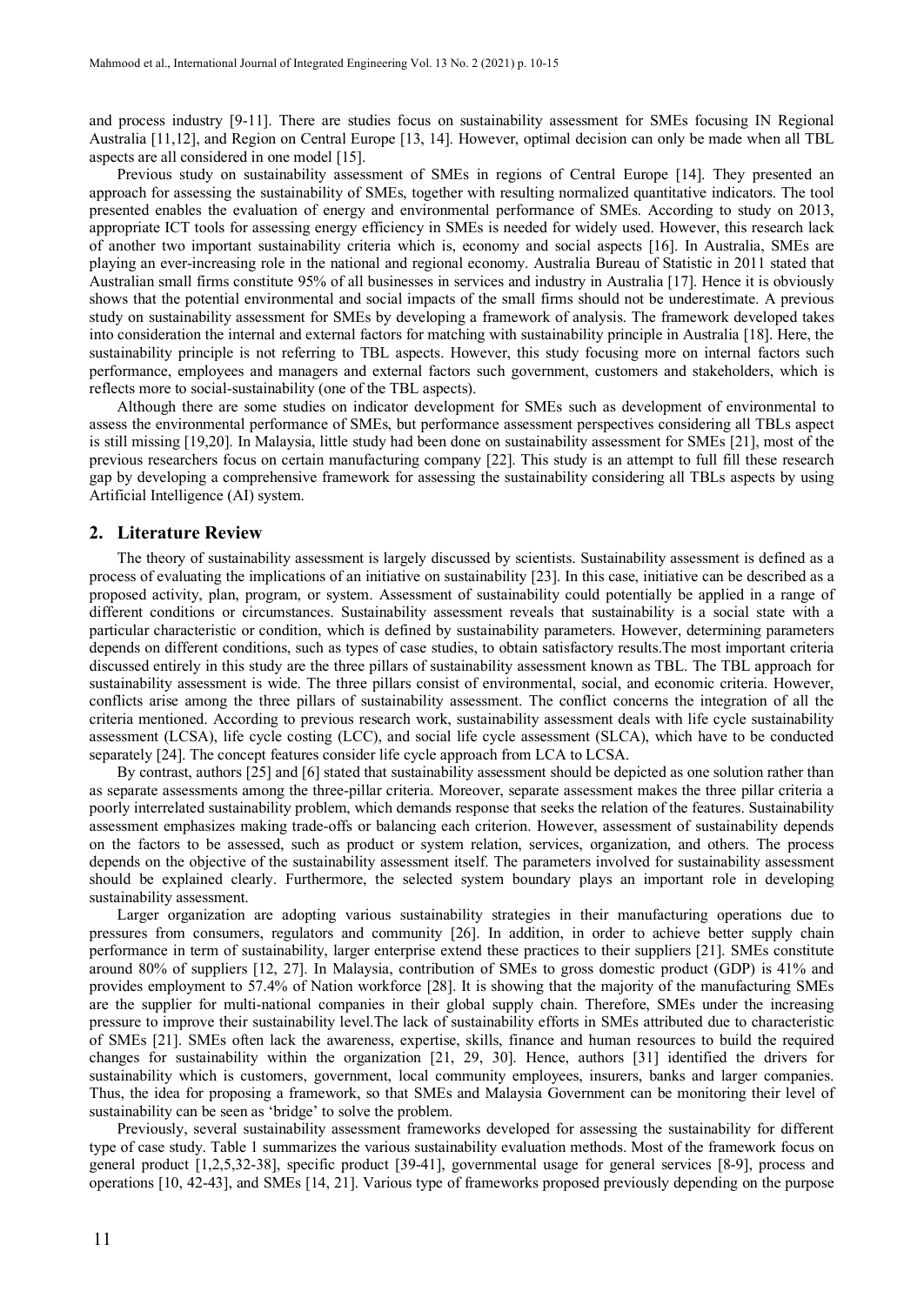of its development. However, the success of the assessment method also depends on the selection of appropriate set of parameters. Parameters with its set of criteria should be simple and robust, reproducible and consistent, cost-effective in data collection, complement regulatory requirement and coherent with organization's vision [21]. From this study, parameters with its criteria will be determined based on primary and secondary data that will be collected. Considering environmental, economy and social aspects, sustainability assessment frameworks and methods are still evolving.

|                                         | Focus   |                 | <b>Sustainability elements</b><br>consideration |          |               |
|-----------------------------------------|---------|-----------------|-------------------------------------------------|----------|---------------|
| <b>References</b>                       | Product | <b>Services</b> | <b>Environment</b>                              | Economic | <b>Social</b> |
| Cantele et al., (2018)                  |         |                 |                                                 |          |               |
| Kumar and Prakash (2018)                |         |                 |                                                 |          |               |
| Salimzadeh (2016)                       |         |                 |                                                 |          |               |
| ProSET (Hassan et al., 2016)            |         |                 |                                                 |          |               |
| Mahmood et al., (2016)                  |         |                 |                                                 |          |               |
| Ramli et al., (2015)                    |         |                 |                                                 |          |               |
| Vinodh et al., $(2014)$                 |         |                 |                                                 |          |               |
| Fargnoli et al., (2014)                 |         |                 |                                                 |          |               |
| Pusnik et al., (2016)                   |         |                 |                                                 |          |               |
| UNCSD Framework (UNCSD,                 |         |                 |                                                 |          |               |
| 2001)                                   |         |                 |                                                 |          |               |
| Hemdi et al., (2013)                    | V       |                 | V                                               |          | V             |
| Lindow et al., $(2013)$                 |         |                 |                                                 |          |               |
| Tseng et al. (2012)                     |         |                 |                                                 |          |               |
| Russo (2011)                            |         |                 |                                                 |          |               |
| Kengpol and Boonkanit (2011)            |         |                 |                                                 |          |               |
| Life Cycle Index (LinX)                 |         |                 |                                                 |          |               |
| (2006)                                  |         |                 |                                                 |          |               |
| Ten Golden Rules (Khan et al.,<br>2004) | N       |                 |                                                 |          |               |
| <b>Global Report Initiatives</b>        |         | V               | V                                               |          | V             |
| $($ ICheme, 2002 $)$                    |         |                 |                                                 |          |               |
| Lowell Centre for Sustainable           |         |                 |                                                 |          |               |
| Production (Greiner, 2001)              |         |                 |                                                 |          |               |
| Wuppertal Sustainable                   |         |                 |                                                 |          |               |
| Framework (UNCSD, 2001)                 |         |                 |                                                 |          |               |
| EcoIndicator95 (1995)                   |         |                 |                                                 |          |               |
| EcoIndicator99 (1999)                   |         |                 |                                                 |          |               |

### **Table 1 - An example of a table**

# **3. Proposed Methodology**

In order to propose a framework for assessing the sustainability among SMEs, researchers first need to understand the current issues regarding on the sustainability assessment. Currently, no frameworks proposed to assess the sustainability for SMEs in Malaysia. The next stage is review and summarize the current sustainability assessment approach for SMEs in other region. There are several studies conducted by previous researchers for another region on sustainability assessment for SME. However, there are no comprehensive frameworks proposed for assessing the sustainability among SMEs covering all TBLs aspects namely environmental, economy and social. Therefore, review stage is very important to summarize and compare the current study. Comparison of each study is important to differentiate the parameters considering the geography, climate change, peoples, regulations and others.

Data need to be collected by distributing a set of questionnaire to academicians, Malaysia Government representatives, practitioners from industries especially SMEs by conducting a Delphi Study. This Delphi Study will help on the data collection for determination of parameters for each TBL aspects and their set of criteria. In order to obtain the reliable data, respondents will be select carefully based on their background. Next step is proposed a framework for assessing the sustainability among SMEs by integrating Artificial Intelligence element by using fuzzy inference system (FIS). It is acknowledging that FIS in the fuzzy logic approach is a suitable as a convenient way to map an input space to an output space by using of codification of common sense. Input space from the previous statement refers to parameter determined for each TBLs aspects, while output space refers to result in term of score or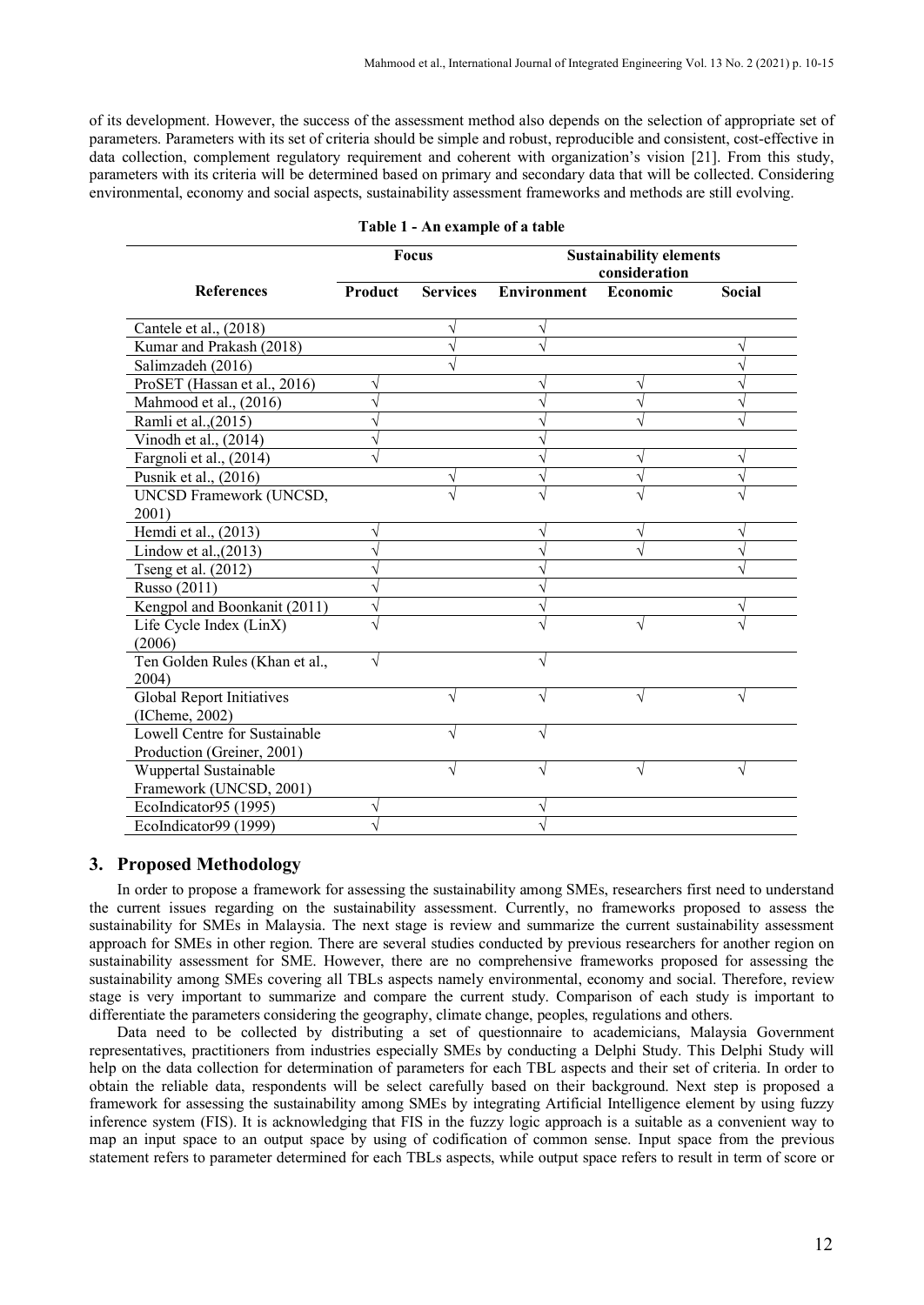index for sustainability assessment. FIS is an operator to mapping input to an output. FIS is operated by using Matlab Software [44].

### **4. Research Direction**

This study proposes a framework for assessing the sustainability among SMEs in Malaysia. The result of this study will identify the level of sustainability of SMEs in term of index or scoring system. Previously, no framework proposed to assess the sustainability of SMEs in Malaysia. Determination of the parameters is unique since it covers all TBLs aspects (environment, economy and social). Most of the previous research works focus on certain element especially on environmental element without consider another important element in sustainability perspective, which is economy and social. The proposed framework integrating with AI, which is FIS operated by using Matlab Software. It is expected that the framework proposed can help Malaysian Government to strengthen the regulation regarding on sustainability. In addition, by implementing the proposed framework, it can be emphasizing SMEs for healthy competition by achieving good sustainability rank. Appendix A shows the example of proposed methodology considering all triple bottom line in the framework constructed.

### **5. Conclusion**

This paper is aimed to propose the research direction for assessing the sustainability of SMEs as a whole. While literature on sustainability assessment for industry is plenteous and growing, only few studies have explored to cover for SMEs. In addition, most of the previous research work focusing on certain aspects such environmental aspects only.

# **Acknowledgement**

Tier 1 Vot H250 from Universiti Tun Hussein Onn Malaysia.

# **References**

- [1] Eco Indicator 95. 1995. Eco Indicator 95 manual. Retrieve from https://www.pre-sustainability.com/news/ecoindicator-95-manuals on January 2018
- [2] Eco Indicator 99. 1999. Contribution to impact assessment research. Retrieve from https://www.presustainability.com/contribution-to-impact-assessment-research on January 2018
- [3] Khan, F., I., Sadiq, R. and Veitch, B. (2004). Life Cycle Index (LinX): A new indexing procedure for process and product design and decision-making. Journal of Cleaner Production, 12(1), 59-76
- [4] Labuschagne, C., Brent, A., C. and Van Erck, R. P. G. (2005). Assessing the sustainability performances of industries. Journal of Cleaner Production, 13(4), 373-385
- [5] Hemdi, A., R., Mat Saman, M. Z. and Sharif, S. (2011). Sustainability evaluation using fuzzy inference methods. International Journal of Sustainable Energy, 1-17
- [6] Singh, R. K., Murty, H. R., Gupta, S. K. and Dikshit, A. K. (2012). An overview of sustainability assessment methodologies. Ecological Indicator, 15 (1), 281-299
- [7] Hassan, M. F., Mat Saman, M. Z., Mahmood, S., Nor, N. H. M. and Rahman, M. N. A. (2017). Sustainability assessment methodology in the product design: a review and direction for future research. Jurnal Teknologi, 1(37), 37-44
- [8] United Nation Commission on Sustainable Development 2001. Retrieved from [http://sustainabledevelopment.un.org/csd.html on June 2012](http://sustainabledevelopment.un.org/csd.html%20on%20June%202012)
- [9] Greiner, T. J. (2001). Indicators of sustainable production Tracking progress: A case study on measuring economic-sustainability at Guilford of Maine, Inc. 1. Greiner Environment, Lowell Centre for Sustainable Production
- [10] IChemE. (2002). The Sustainability metrics: sustainable development progress metrics recommended for use in the process industries. Warwickshire: Institution of Chemical Engineers
- [11] Salimzadeh, P., Courvisanos, J. and Nayak, R. R. (2013). Sustainability in small and medium sized enterprises in regional australia: a framework of analysis small enterprise association of Australia and New Zealand in 26th Annual SEAANZ Conference Proceedings, 11-12 Sydney 2013
- [12] Salimzadeh, P. (2016). Sustainable practices in small and medium sized enterprise in Regional Australia. PhD Thesis page 41, Federation University Australia, Ballarat, Victoria
- [13] Viessi, D., Pozzar, F., Federici, A. et al, (2017). Energy efficiency and sustainability assessment of about 500 small and medium-sized enterprises in Central Europe Region. Energy Policy, 105, 363-374
- [14] Pusnik, M., Sucic, B., Al-Mansour, F. et al. (2014). Framework for sustainability assessment of small and medium-sized enterprises. Chemical Engineering Transaction, 42, 121-126
- [15] Hockerts, K. (1999). The sustainability radar: a tool for the innovation of sustainable product and service. Greener Management International, 25, 29-49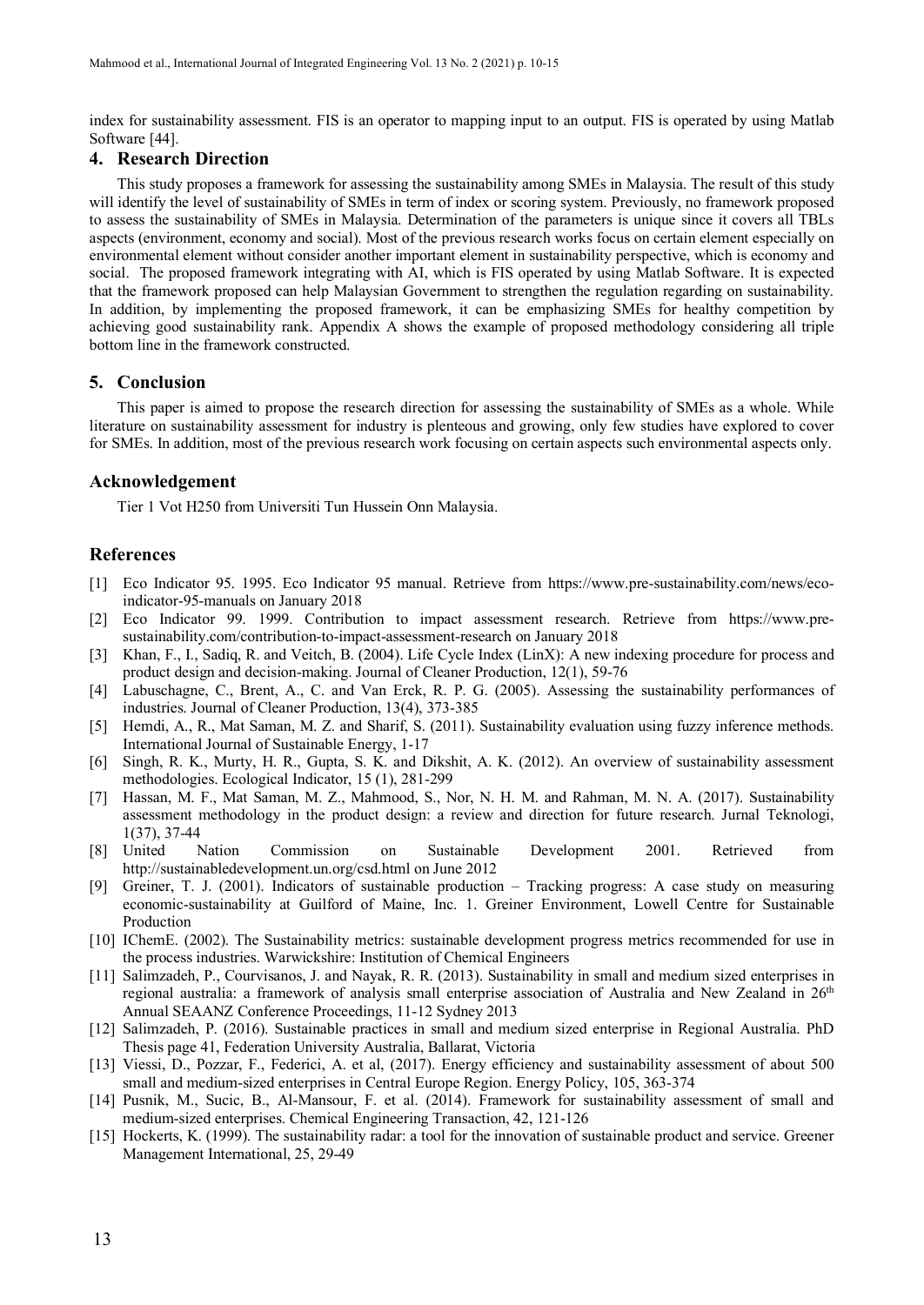- [16] Merchan, V. A., Kraus, R., Wozny, G. (2013). Use of the web-based modeling environment in the education of process engineers. Chemical Engineering Transaction, 35, 673-678
- [17] Australian Bureau of Statistics. (2011). Australian Small Business, Key Statistic. ISBN 978-1-921916-17-5.ABS Cat No. 8155. Canberra, Australia
- [18] Rushton, K. (2002). Business ethics: A sustainable approach. Business Ethics: A European Review, 11(2), 137- 139
- [19] Rao, P., La O'Castillo, O., Intal Jr, P. S., Sajid, A. (2006). Environmental indicators for small and medium enterprises in the Philippines: an empirical research. Journal of Cleaner Production, 14, 505-515
- [20] Clarke-Sather, A. R., Hutchins, M. J., Zhang, Q. et al., (2011). Development of social, environmental and economic indicator for a small/medium enterprises. International Journal of Account and Information Management, 19, 247-266
- [21] Rowe, J., and Hollingsworth, D. (1996). Improving the environmental performance of small and medium-sized enterprises: A study in AVON. Eco-Management and Auditing, 3(2), 97-107
- [22] Ahmad, S., Wong, K. Y., Rajoo, S. (2018) Sustainable indicators for manufacturing sectors: a literature survey and maturity analysis from the triple bottom line perspective. Manufacturing Technology Management, 91-124
- [23] Pope, J., Annandale, D., and Morrison-Saunders, A. (2004). Conceptualizing sustainability assessment. Environmental Impact Assessment, 24(6), 595-616
- [24] Zamagni, A. and Pesonen, H. (2013). From LCA to life cycle sustainability assessment: concept, practice and future directions. International Journal of Life Cycle Assessment, 18, 1637-1641
- [25] Gibson, R. B. (2006). Beyond the pillars: sustainability assessment as a framework for effective integration of social, economic and ecological considerations in significant decision-making. Journal of Environmental Policy and Management, 8(3), 259-280
- [26] Lee, K. H. (2008). Why and how to adopt green management into business organization?: the case study of Korean SMEs manufacturing industry. Management Decision, 47, 1101-1121
- [27] Moore, S. B. and Manring, S. L. (2009). Strategy development in small and medium sized enterprises for sustainability and increase value creation. Journal of Cleaner Production, 17, 276-282
- [28] The Star Online, SME Contribution to GDP hit 41%; Mustapa in: The Star Online, Kuala Lumpur (2014)
- [29] Lee, S. Y. (2009). Drivers for the participation of small and medium-size suppliers in green supply chain initiative. Supply Chain Management: An International Journal, 13, 185- 198
- [30] Fatimah, Y. A., Biswas, W., Mazhar, I. and Islam, M. N. (2013). Sustainable manufacturing for Indonesian smallsized and medium-sized enterprises (SMEs): the case of remanufactured alternators. Journal of Remanufacturing, 3, 1-11
- [31] Hillary, R. (1995). Life cycle assessment. Centre for Environmental Technology, Imperial College of Science and Technology: Great Britain
- [32] Hassan, M. F., Saman, M. Z. M.; Sharif, S., Omar, B. A. (2014). Decision tool for product configuration designs based on sustainability performance evaluation. Applied Mechanics and Materials, 903, 384-389
- [33] Romli, A., De La Pisa, M. P., Setchi, R., Pricket, Soe, S. (2015). Eco-case Based Reasoning (Eco-CBR) for Supporting Sustainable Product Design. 2nd International Conference on Sustainable Design and Manufacturing. Seville, Spain. 12-14 April 2015. 201-212
- [34] Vinodh, S. and Rathod, G. (2011). Application of ECQFD for enabling environmentally conscious design and sustainable development in an electric vehicle. Clean Technology and Environmental Policy, 13(2), 381-396
- [35] Fargnoli, M., De Minicis Tronci, M. (2014). Design management for sustainability: an integrated approach for the development of sustainable products. Journal of Engineering and Technology Management, 34, 29-45
- [36] Lindow, K., Woll, R., Stark, R. (2013). Developing Sustainable Products: an Interdisciplinary Challenge. ICoRD'13, Lecture Notes in Mechanical Engineering. India: Springer
- [37] Kengpol, A. and Boonkanit, P. (2011). The decision support framework for developing ecodesign at conceptual phase based upon ISO/TR 14062. International Journal of Production Economic, 131, 4-14
- [38] EcoInvent Databases (2013) Retrieved fro[m http://www.ecoinvent.org/database/](http://www.ecoinvent.org/database/) on December 2006
- [39] Mahmood, S., Saman, M. Z. M., Yusof, N. M. (2015). proposed framework for assessing the sustainability of membrane life cycle. Procedia CIRP, 26, 35-39
- [40] Tseng, K. C., Lin, B., Han, C. (2012). An intelligent system for sustainable product design at the concept development stage. Computer-Aided Design & Applications, 9(3), 397-408
- [41] Russo, D. (2011). A Computer Aided Strategy for More Sustainable Products. Proceedings of the 4th IFIP WG 5.4 Working Conference, CAI 2011. Strasbourg, France. 30 June–1July 1 2011. 149-162
- [42] Cantele, S., Tsalis, T. A., Nikolaou, T. E. (2018). A new framework for assessing the sustainability reporting disclosure of water utilities. Sustainability, 10, 1-12
- [43] Kumar, K. and Prakash, A. (2018). Developing a framework for assessing sustainable banking performance of the Indian banking sector. Social Responsibility Journal
- [44] Matlab and Fuzzy Logic Toolbox Release 2010a, The MathWork, Inc., Natick, Massachusetts, United States. Accessed January 20